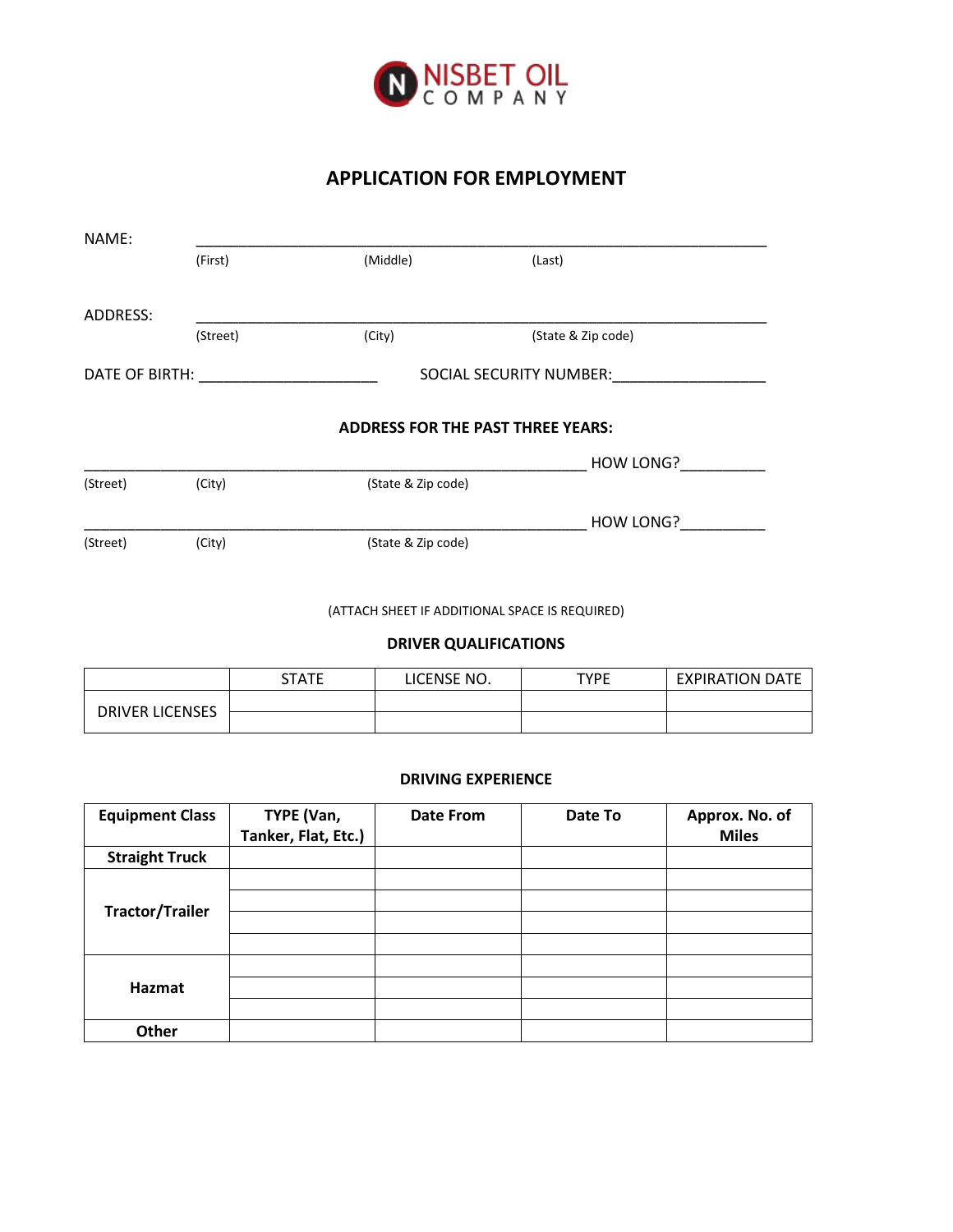## **ACCIDENT RECORD FOR PAST 3 YEARS OR MORE (ATTACH SHEET IF MORE SPACE IS NEEDED)**

|                      | Dates | Nature of Accident<br>(Head-on, Rear-<br>End, Upset, Etc. | <b>Fatalities</b> | Injuries |
|----------------------|-------|-----------------------------------------------------------|-------------------|----------|
| Last Accident        |       |                                                           |                   |          |
| <b>Next Previous</b> |       |                                                           |                   |          |
| <b>Next Previous</b> |       |                                                           |                   |          |

### **TRAFFIC CONVICTIONS AND FORFEITURES FOR THE PAST 3 YEARS (OTHER THAN PARKING VIOLATIONS)**

| Locations | Date | Charge | Penalty |
|-----------|------|--------|---------|
|           |      |        |         |
|           |      |        |         |
|           |      |        |         |
|           |      |        |         |
|           |      |        |         |

(ATTACH SHEET IF ADDITIONAL SPACE IS NECESSARY)

A. Have you ever been denied a license, permit or privilege to operate a motor vehicle? Yes \_\_\_ No \_\_\_

|  | B. Has any license, permit or privilege ever been suspended or revoked? | Yes No |  |
|--|-------------------------------------------------------------------------|--------|--|
|  |                                                                         |        |  |

## IF THE ANSWER TO EITHER A OR B IS YES, GIVE DETAILS BELOW:

\_\_\_\_\_\_\_\_\_\_\_\_\_\_\_\_\_\_\_\_\_\_\_\_\_\_\_\_\_\_\_\_\_\_\_\_\_\_\_\_\_\_\_\_\_\_\_\_\_\_\_\_\_\_\_\_\_\_\_\_\_\_\_\_\_\_\_\_\_\_\_\_\_\_\_\_\_\_\_\_\_\_\_\_\_\_\_\_\_\_\_ \_\_\_\_\_\_\_\_\_\_\_\_\_\_\_\_\_\_\_\_\_\_\_\_\_\_\_\_\_\_\_\_\_\_\_\_\_\_\_\_\_\_\_\_\_\_\_\_\_\_\_\_\_\_\_\_\_\_\_\_\_\_\_\_\_\_\_\_\_\_\_\_\_\_\_\_\_\_\_\_\_\_\_\_\_\_\_\_\_\_\_ \_\_\_\_\_\_\_\_\_\_\_\_\_\_\_\_\_\_\_\_\_\_\_\_\_\_\_\_\_\_\_\_\_\_\_\_\_\_\_\_\_\_\_\_\_\_\_\_\_\_\_\_\_\_\_\_\_\_\_\_\_\_\_\_\_\_\_\_\_\_\_\_\_\_\_\_\_\_\_\_\_\_\_\_\_\_\_\_\_\_\_ \_\_\_\_\_\_\_\_\_\_\_\_\_\_\_\_\_\_\_\_\_\_\_\_\_\_\_\_\_\_\_\_\_\_\_\_\_\_\_\_\_\_\_\_\_\_\_\_\_\_\_\_\_\_\_\_\_\_\_\_\_\_\_\_\_\_\_\_\_\_\_\_\_\_\_\_\_\_\_\_\_\_\_\_\_\_\_\_\_\_\_

## **PLEASE INCLUDE A COPY OF THE FOLLOWING:**

\_\_\_\_\_\_\_\_\_\_\_\_\_\_\_\_\_\_\_\_\_\_\_\_\_\_\_\_\_\_\_\_\_\_\_\_\_\_\_\_\_\_\_\_\_\_\_\_\_\_\_\_\_\_\_\_\_\_\_\_\_

- **-** Front and back of current driver's license (Must have tanker and hazmat endorsement)
- **-** Valid DOT medical card
- **-** Hazmat TWIC card if applicable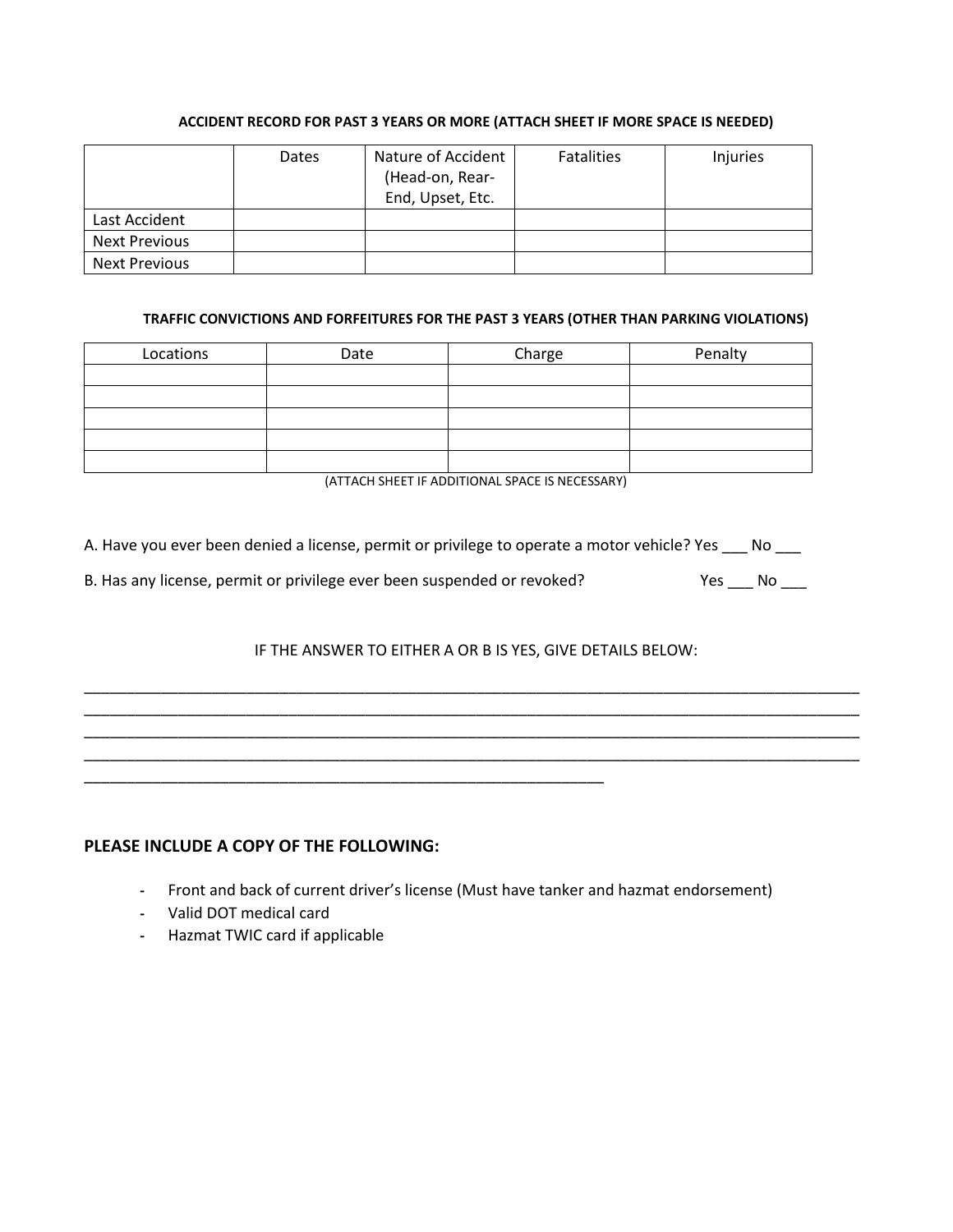## **EMPLOYMENT RECORD**

(Attach sheet if additional space is needed)

NOTE: include the employment history for at least a 3-year period preceding this application that includes the current employer

### **Must list the complete mailing address: street number and name, city, state and zip code.**

| <b>LAST EMPLOYER:</b>        |                                                                                                                                |  |
|------------------------------|--------------------------------------------------------------------------------------------------------------------------------|--|
|                              | NAME                                                                                                                           |  |
|                              |                                                                                                                                |  |
|                              |                                                                                                                                |  |
|                              |                                                                                                                                |  |
|                              |                                                                                                                                |  |
| <b>SECOND LAST EMPLOYER:</b> |                                                                                                                                |  |
|                              |                                                                                                                                |  |
|                              |                                                                                                                                |  |
|                              |                                                                                                                                |  |
|                              |                                                                                                                                |  |
|                              |                                                                                                                                |  |
| <b>THIRD LAST EMPLOYER:</b>  |                                                                                                                                |  |
|                              | NAME                                                                                                                           |  |
|                              |                                                                                                                                |  |
|                              | POSITION HELD                                                                                                                  |  |
|                              |                                                                                                                                |  |
|                              |                                                                                                                                |  |
|                              |                                                                                                                                |  |
| best of my knowledge.        | This certifies that this application was completed by me, and that all entries on it and information in it are complete to the |  |

**Date Date Applicant's Signature** 

**\_\_\_\_\_\_\_\_\_\_\_\_\_\_\_\_\_\_\_ \_\_\_\_\_\_\_\_\_\_\_\_\_\_\_\_\_\_\_\_\_\_\_\_\_\_\_\_\_\_\_\_\_\_\_\_\_\_\_\_\_**